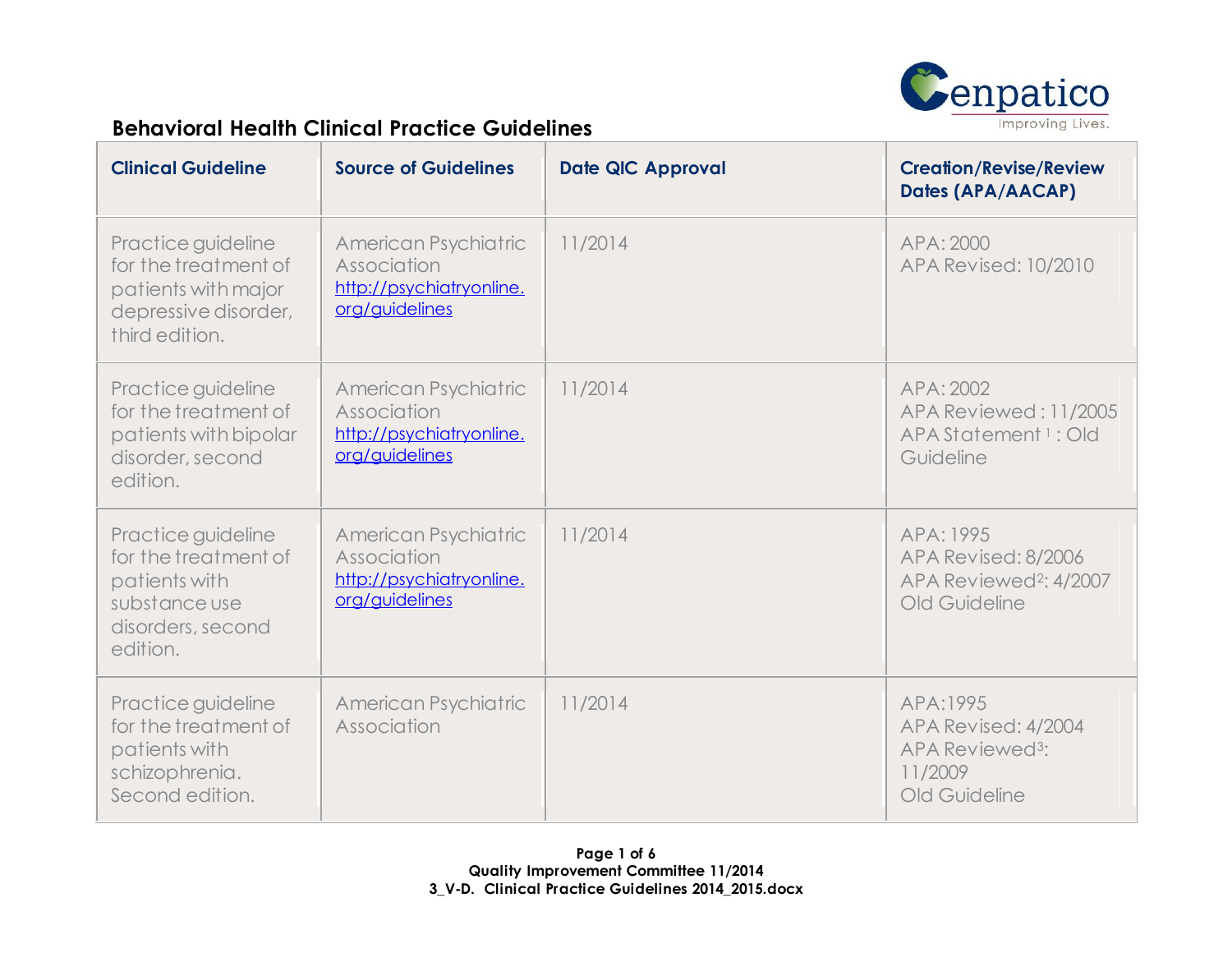

| <b>Clinical Guideline</b>                                                                                                                            | <b>Source of Guidelines</b>                                                                                                                                                                                              | <b>Date QIC Approval</b> | <b>Creation/Revise/Review</b><br>Dates (APA/AACAP)               |
|------------------------------------------------------------------------------------------------------------------------------------------------------|--------------------------------------------------------------------------------------------------------------------------------------------------------------------------------------------------------------------------|--------------------------|------------------------------------------------------------------|
| Practice guideline<br>for the treatment of<br>patients with acute<br>stress disorder and<br>posttraumatic<br>stress disorder                         | http://psychiatryonline.<br>org/guidelines                                                                                                                                                                               | 11/2014                  | APA: 2004<br>APA Reviewed <sup>4</sup> : 3/2009<br>Old Guideline |
| Practice guideline<br>for the treatment of<br>patients with panic<br>disorder. 2nd edition                                                           | American Psychiatric<br>Association<br>http://psychiatryonline.<br>org/quidelines                                                                                                                                        | 11/2014                  | APA: 1998<br>APA Revised: 1/2009                                 |
| Practice parameter<br>for the assessment<br>and treatment of<br>children and<br>adolescents with<br>attention-deficit/<br>hyperactivity<br>disorder. | <b>American Academy</b><br>of Child and<br>Adolescent<br>Psychiatry<br>http://www.aacap.org<br>/AACAP/Resources for<br><b>Primary Care/Practic</b><br>e Parameters and Re<br>source Centers/Practi<br>ce Parameters.aspx | 11/2014                  | <b>AACAP: 1997</b><br>AACAP Revised: 7/2007<br>Old Guideline     |
| Practice parameters<br>for the assessment                                                                                                            | American Academy<br>of Child and                                                                                                                                                                                         | 11/2014                  | <b>AACAP: 1997</b><br>AACAP Revised:                             |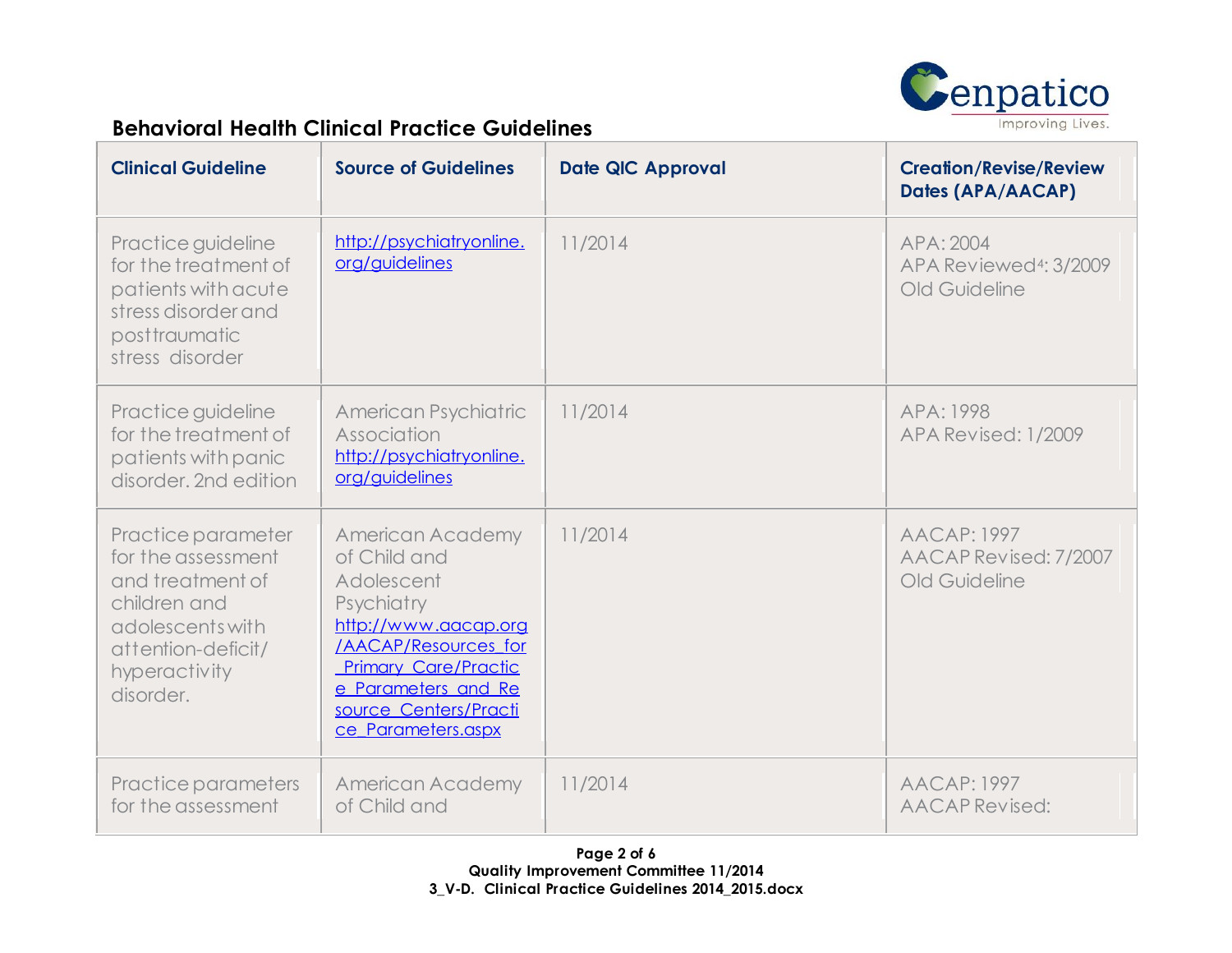

| <b>Clinical Guideline</b>                                                                                             | <b>Source of Guidelines</b>                                                                                                                                                                                       | <b>Date QIC Approval</b> | <b>Creation/Revise/Review</b><br>Dates (APA/AACAP)           |
|-----------------------------------------------------------------------------------------------------------------------|-------------------------------------------------------------------------------------------------------------------------------------------------------------------------------------------------------------------|--------------------------|--------------------------------------------------------------|
| and treatment of<br>children and<br>adolescents with<br>depressive disorders.                                         | Adolescent<br>Psychiatry<br>http://www.aacap.org<br>/AACAP/Resources for<br><b>Primary Care/Practic</b><br>e Parameters and Re<br>source Centers/Practi<br>ce Parameters.aspx                                     |                          | 11/2007<br>Old Guideline                                     |
| Practice parameter<br>for the assessment<br>and treatment of<br>children and<br>adolescents with<br>anxiety disorders | American Academy<br>of Child and<br>Adolescent<br>Psychiatry<br>http://www.aacap.org<br>/AACAP/Resources for<br><b>Primary Care/Practic</b><br>e Parameters and Re<br>source Centers/Practi<br>ce Parameters.aspx | 11/2014                  | <b>AACAP: 1997</b><br>AACAP Revised: 2/2007<br>Old Guideline |
| Practice parameter<br>on the use of<br>psychotropic<br>medication in<br>children and<br>adolescents                   | <b>American Academy</b><br>of Child and<br>Adolescent<br>Psychiatry<br>http://www.aacap.org<br>/AACAP/Resources for                                                                                               | 11/2014                  | AACAP: 9/2009                                                |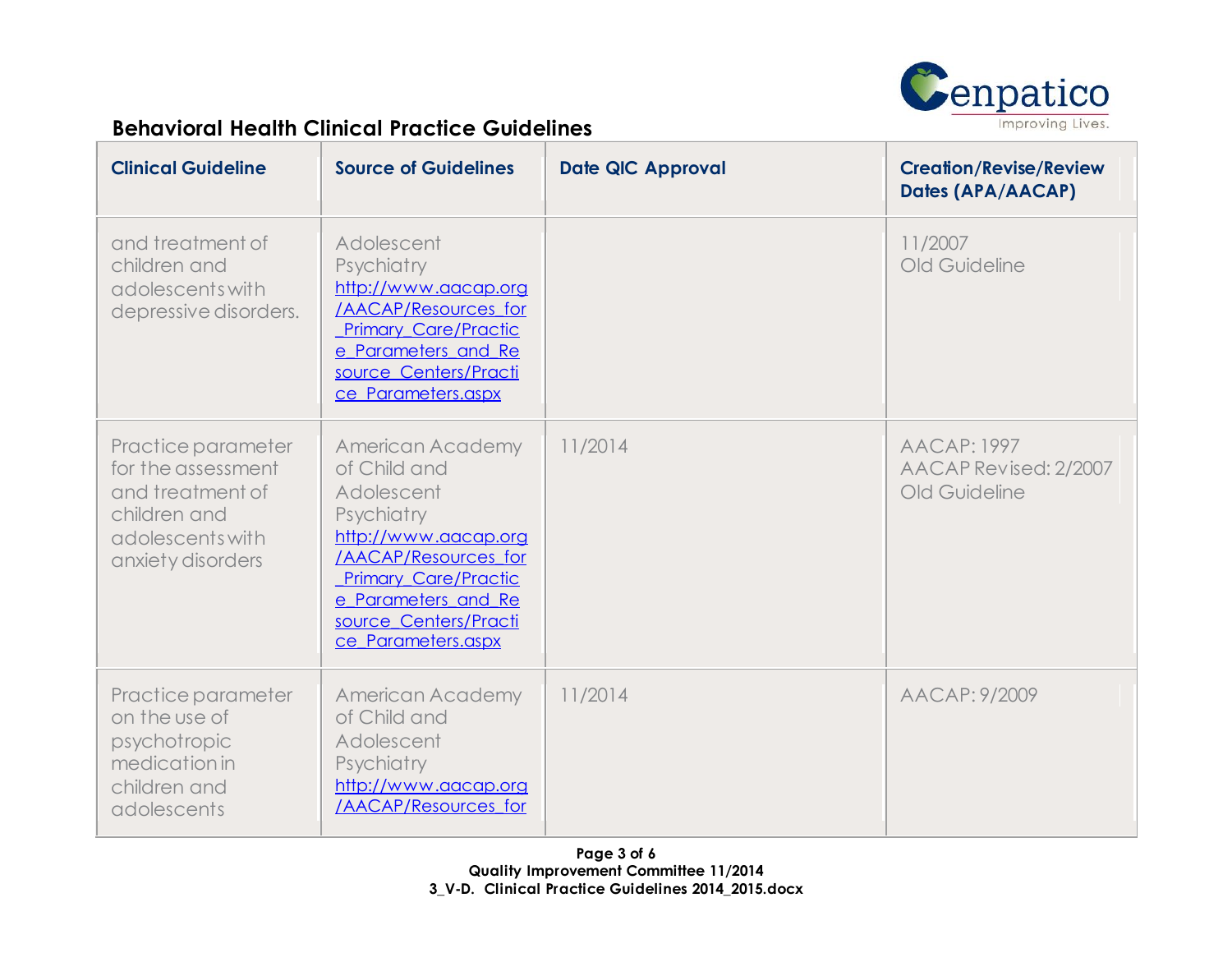

| <b>Clinical Guideline</b>                                                                                                            | <b>Source of Guidelines</b>                                                                                                                                                                                              | <b>Date QIC Approval</b> | <b>Creation/Revise/Review</b><br>Dates (APA/AACAP)           |
|--------------------------------------------------------------------------------------------------------------------------------------|--------------------------------------------------------------------------------------------------------------------------------------------------------------------------------------------------------------------------|--------------------------|--------------------------------------------------------------|
|                                                                                                                                      | <b>Primary Care/Practic</b><br>e Parameters and Re<br>source Centers/Practi<br>ce Parameters.aspx                                                                                                                        |                          |                                                              |
| Practice parameter<br>for the assessment<br>and treatment of<br>children and<br>adolescents with<br>oppositional defiant<br>disorder | <b>American Academy</b><br>of Child and<br>Adolescent<br>Psychiatry<br>http://www.aacap.org<br>/AACAP/Resources for<br><b>Primary Care/Practic</b><br>e Parameters and Re<br>source Centers/Practi<br>ce Parameters.aspx | 11/2014                  | AACAP: 1/2007<br>Old Guideline                               |
| Practice parameter<br>for the assessment<br>and treatment of<br>children and<br>adolescents with<br>bipolar disorder                 | American Academy<br>of Child and<br>Adolescent<br>Psychiatry<br>http://www.aacap.org<br>/AACAP/Resources for<br><b>Primary Care/Practic</b><br>e Parameters and Re<br>source Centers/Practi<br>ce Parameters.aspx        | 11/2014                  | <b>AACAP: 1997</b><br>AACAP Revised: 1/2007<br>Old Guideline |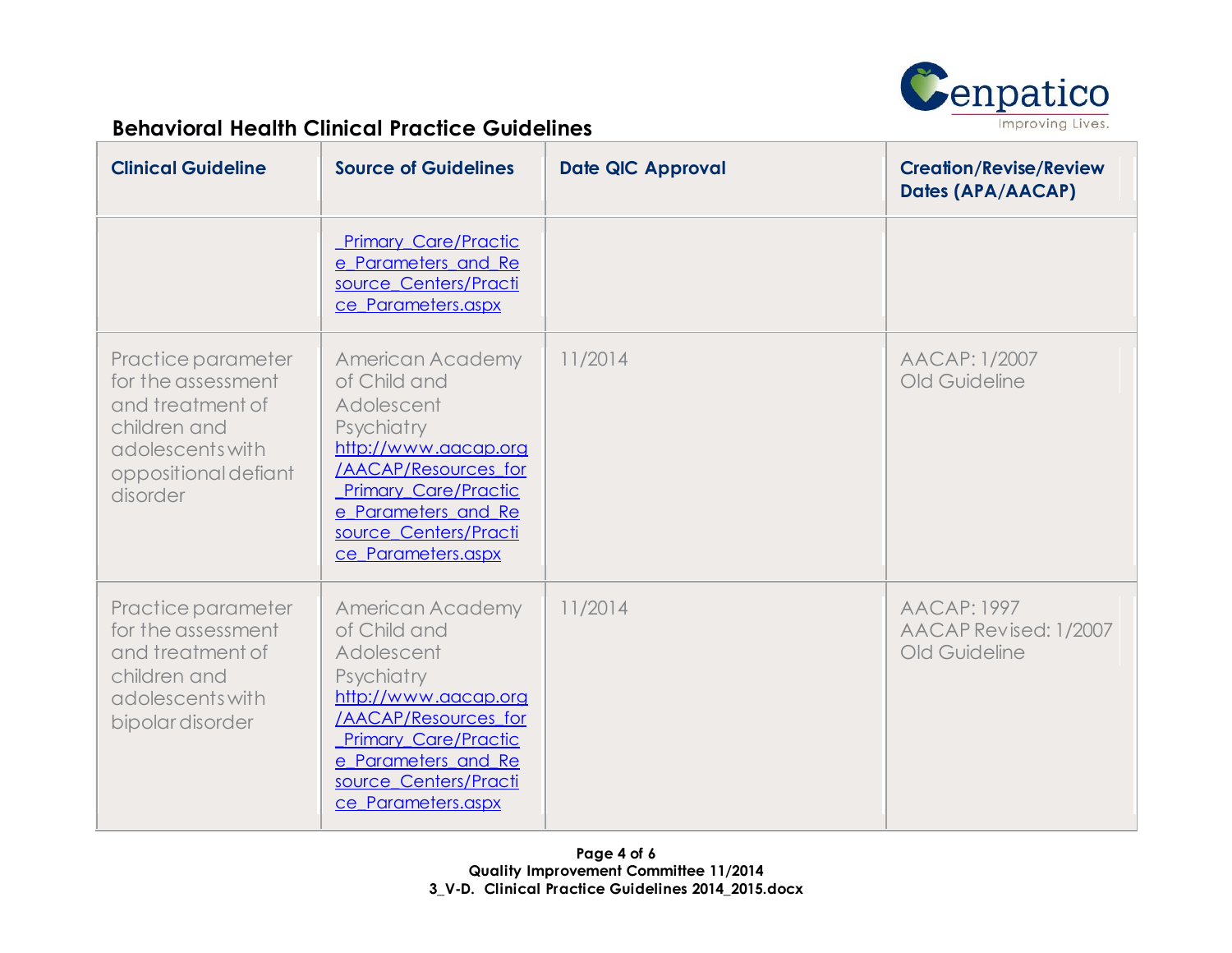

| <b>Clinical Guideline</b>                                                                                                  | <b>Source of Guidelines</b>                                                                                                                                                                                       | <b>Date QIC Approval</b> | <b>Creation/Revise/Review</b><br>Dates (APA/AACAP) |
|----------------------------------------------------------------------------------------------------------------------------|-------------------------------------------------------------------------------------------------------------------------------------------------------------------------------------------------------------------|--------------------------|----------------------------------------------------|
| Practice parameter<br>for the psychiatric<br>assessment and<br>management of<br>physically ill children<br>and adolescents | American Academy<br>of Child and<br>Adolescent<br>Psychiatry<br>http://www.aacap.org<br>/AACAP/Resources for<br><b>Primary Care/Practic</b><br>e Parameters and Re<br>source Centers/Practi<br>ce Parameters.aspx | 1/2014                   | AACAP: 2/2009                                      |

**<sup>1</sup>APA Statement:** This guideline is more than 5 years old and has not yet been updated to ensure that it reflects current knowledge and practice. In accordance with national standards, including those of the Agency for Healthcare Research and Quality's National Guideline Clearinghouse, this guideline can no longer be assumed to be current. The November 2005 Guideline Watch associated with this guideline provides additional information that has become available since publication of the guideline, but it is not a formal update of the guideline.

 $\bullet$ <sup>2</sup> **APA Statement:** This guideline is more than 5 years old and has not yet been updated to ensure that it reflects current knowledge and practice. In accordance with national standards, including those of the Agency for Healthcare Research and Quality's [National Guideline Clearinghouse,](http://www.guideline.gov/) this guideline can no longer be assumed to be current. The April 2007 Guideline Watch associated with this guideline provides additional information that has become available since publication of the guideline, but it is not a formal update of the guideline.

<sup>3</sup> **APA Statement:** This guideline is more than 5 years old and has not yet been updated to ensure that it reflects current knowledge and practice. In accordance with national standards, including those of the Agency for

> **Page 5 of 6 Quality Improvement Committee 11/2014 3\_V-D. Clinical Practice Guidelines 2014\_2015.docx**